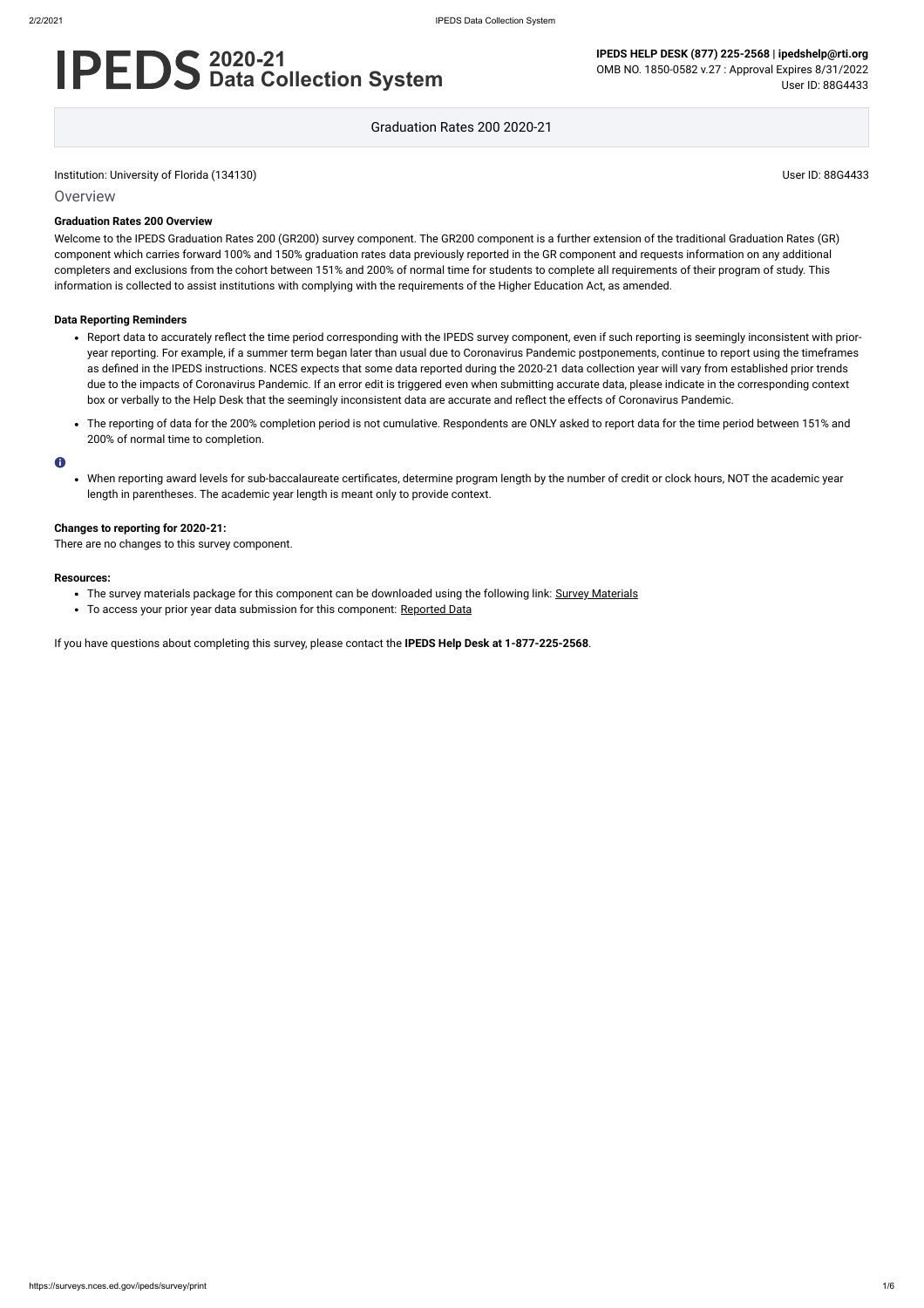# Screening Question

No  $\bigcirc$ 

Yes $\odot$ 

| Your institution reported to the GR survey component as having the following number of students who did not complete, | 59 |
|-----------------------------------------------------------------------------------------------------------------------|----|
| but were still enrolled at your institution:                                                                          |    |

**Do you have students to report who, 1) received an award between 151% and 200% of the normal time to complete OR are still enrolled as of 200% of normal time?**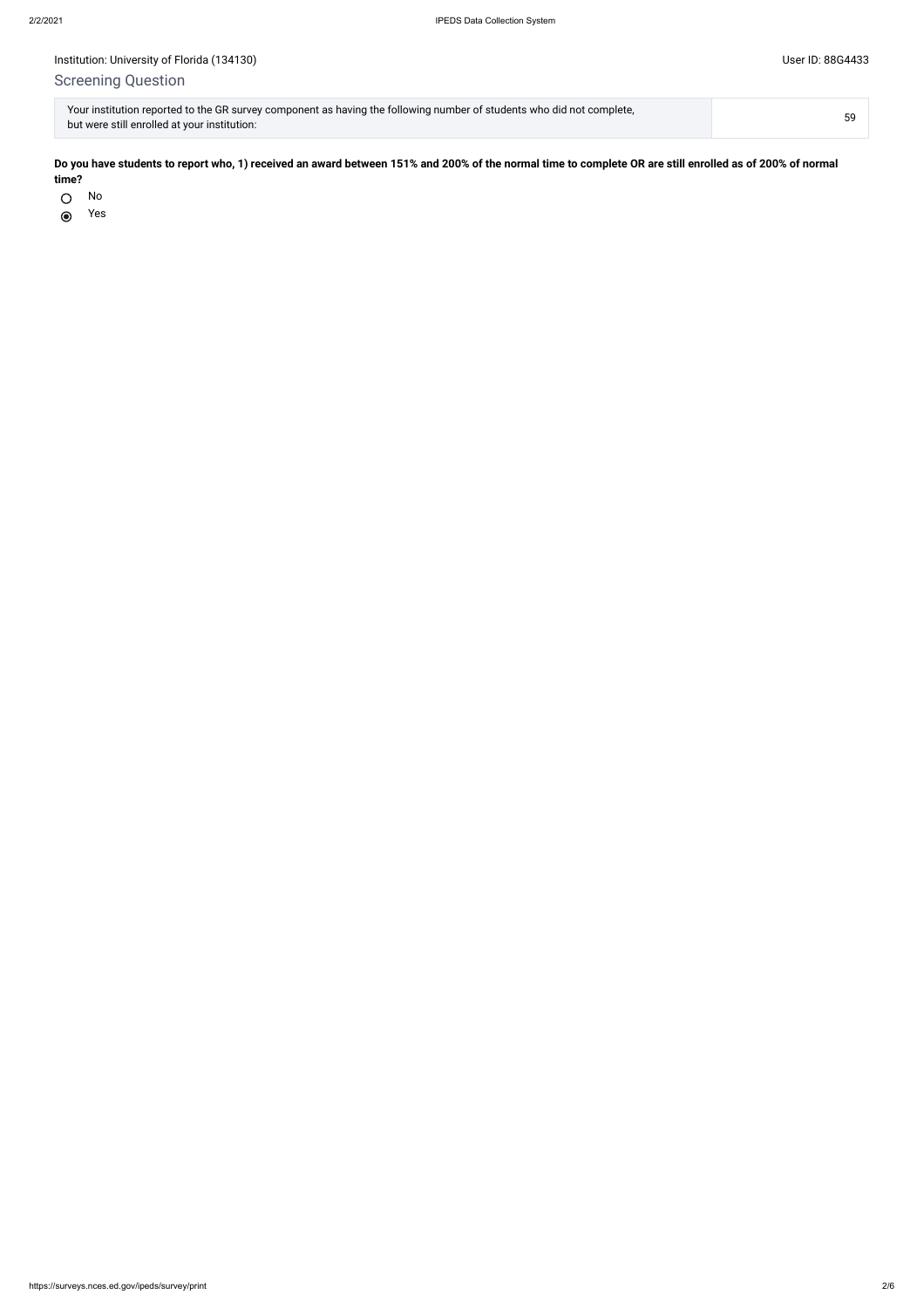#### Institution: University of Florida (134130) Channels and the User ID: 88G4433

## Completers within 200%

#### **For 4-year institutions, report on the 2012 [cohort](javascript:openglossary(119)) of [full-time,](javascript:openglossary(259)) [first-time](javascript:openglossary(241)) [bachelor's or equivalent degree-seeking](javascript:openglossary(79)) students.**

Information for this cohort was originally reported by your institution in the 2018-19 IPEDS Graduation Rates survey component. The data on lines 1-5 are preloaded based on the information provided.

You may use the box below to provide additional context for the data you have reported above. Context notes will be posted on the College Navigator website. Therefore, you should write all context notes using proper grammar (e.g., complete sentences with punctuation) and common language that can be easily understood by students and parents (e.g., spell out acronyms).

|                |                                                                                                                          |                | Graduation<br>rates |
|----------------|--------------------------------------------------------------------------------------------------------------------------|----------------|---------------------|
|                | Revised cohort                                                                                                           | 6,160          |                     |
| $\overline{2}$ | <b>Exclusions within 150%</b>                                                                                            | $\overline{2}$ |                     |
| 3              | Adjusted cohort 150%                                                                                                     | 6,158          |                     |
| 4              | Number of students in the cohort who completed a bachelor's degree within 100% of normal time to completion              | 4,208          | 68                  |
| 5              | Number of students in the cohort who completed a bachelor's degree within 150% of normal time to completion              | 5,462          | 89                  |
| 6              | Additional exclusions (between 151% and 200% of normal time)                                                             | 0              |                     |
| 7              | Adjusted cohort 200% (line 3 - line 6)                                                                                   | 6,158          |                     |
| 8              | Number of students in the cohort who completed a bachelor's degree between 151% and 200% of normal time to<br>completion | 58             |                     |
| 9              | Still enrolled as of 200% of normal time to completion                                                                   | 20             |                     |
| 10             | Total completers within 200% of normal time (line 5 + line 8)                                                            | 5,520          | 90                  |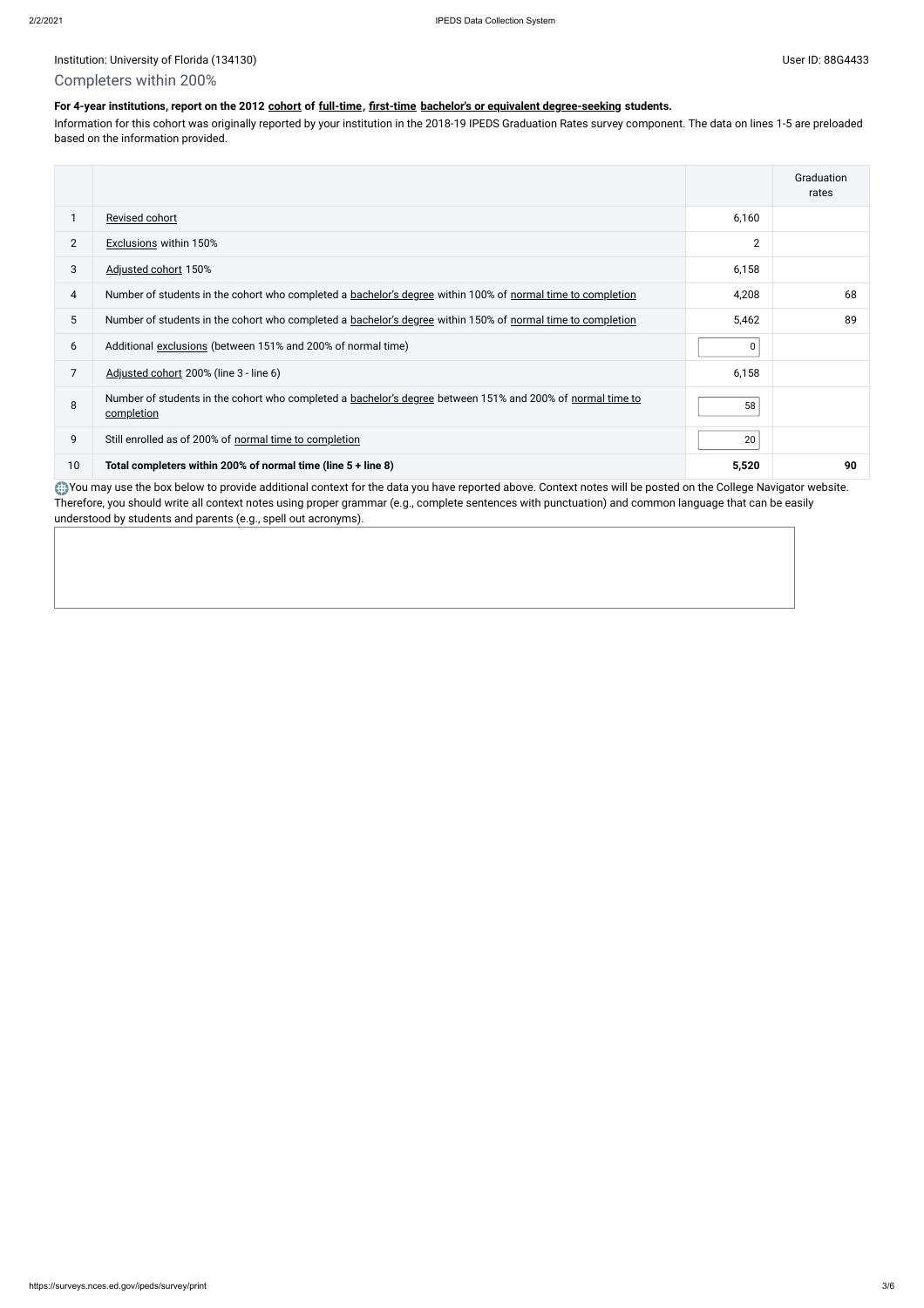Institution: University of Florida (134130) User ID: 88G4433

### Prepared by

#### **Prepared by**

Reporting Reminders:

- The name of the preparer is being collected so that we can follow up with the appropriate person in the event that there are questions concerning the data.
- The Keyholder will be copied on all email correspondence to other preparers.
- The time it took to prepare this component is being collected so that we can continue to improve our estimate of the reporting burden associated with IPEDS.
- Please include in your estimate the time it took for you to review instructions, query and search data sources, complete and review the component, and submit the data through the Data Collection System.
- Thank you for your assistance.

| Keyholder<br><b>SFA Contact</b><br><b>HR Contact</b><br>С<br>$\cup$<br>Academic Library Contact<br><b>Finance Contact</b><br>Other<br>$\bullet$<br>U<br>$\cup$<br>Name:<br>Noelle Mecoli<br>Email:<br>nmecoli@aa.ufl.edu | This survey component was prepared by: |  |  |  |  |  |  |  |
|--------------------------------------------------------------------------------------------------------------------------------------------------------------------------------------------------------------------------|----------------------------------------|--|--|--|--|--|--|--|
|                                                                                                                                                                                                                          |                                        |  |  |  |  |  |  |  |
|                                                                                                                                                                                                                          |                                        |  |  |  |  |  |  |  |
|                                                                                                                                                                                                                          |                                        |  |  |  |  |  |  |  |
|                                                                                                                                                                                                                          |                                        |  |  |  |  |  |  |  |

| How many staff from your institution only were involved in the data collection and reporting process of this survey component? |                                      |  |  |  |
|--------------------------------------------------------------------------------------------------------------------------------|--------------------------------------|--|--|--|
| 3.00                                                                                                                           | Number of Staff (including yourself) |  |  |  |

How many hours did you and others from your institution only spend on each of the steps below when responding to this survey component? Exclude the hours spent collecting data for state and other reporting purposes.

| Staff member  | <b>Collecting Data Needed</b> | Revising Data to Match<br><b>IPEDS Requirements</b> | <b>Entering Data</b> | Revising and Locking Data |
|---------------|-------------------------------|-----------------------------------------------------|----------------------|---------------------------|
| Your office   | 3.00<br>hours                 | .00<br>hours                                        | 1.00<br>hours        | hours                     |
| Other offices | 1.00<br>hours                 | hours                                               | hours                | hours                     |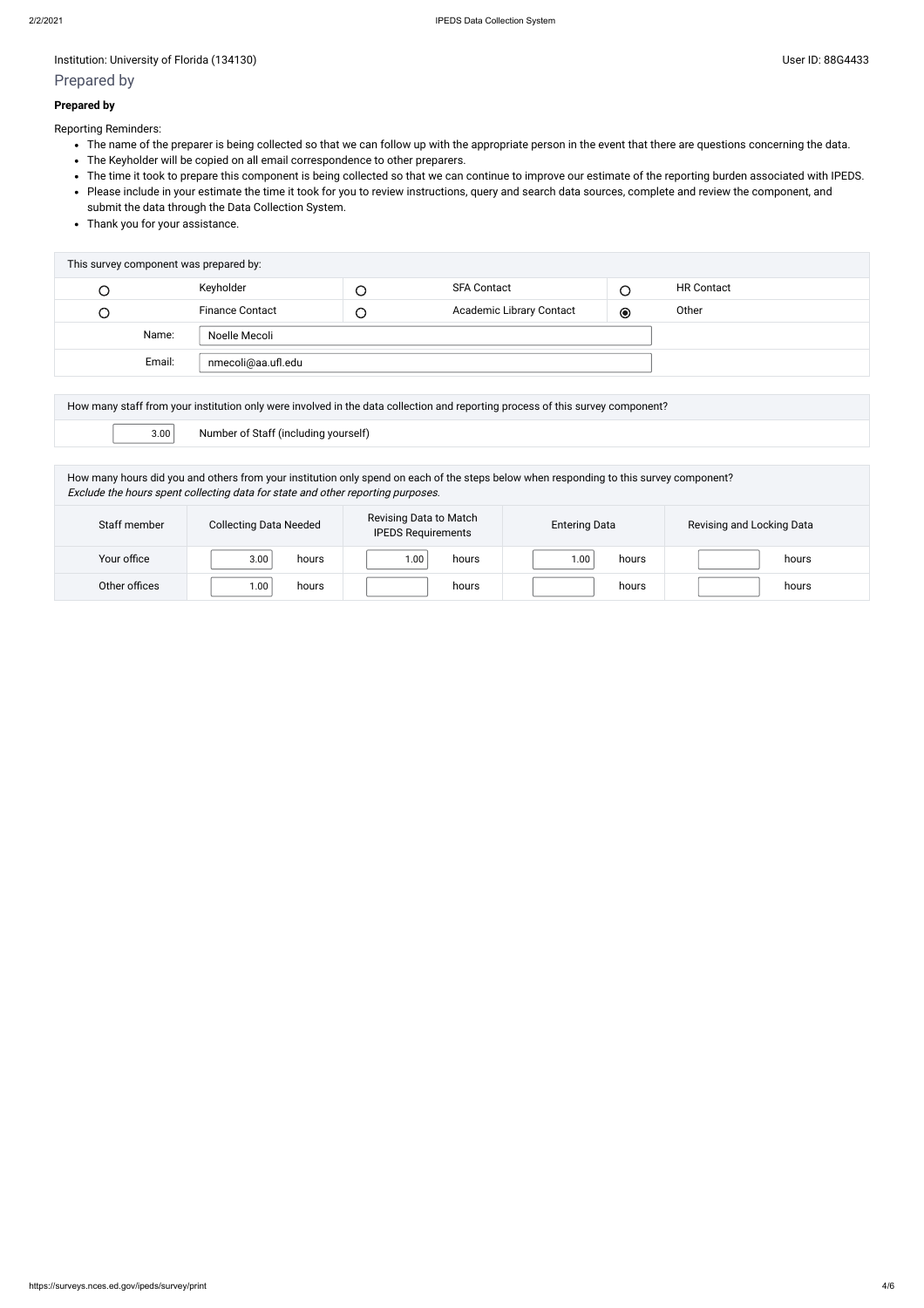Institution: University of Florida (134130) User ID: 88G4433

#### **Summary**

#### **2020 IPEDS Graduation Rate 200% Component Data Summary**

Please review your data for accuracy. If you have questions about the data displayed below after reviewing the data reported on the survey screens, please contact the IPEDS Help Desk at: 1-877-225-2568 or [ipedshelp@rti.org](mailto:ipedshelp@rti.org).

IPEDS collects important information regarding your institution. All data reported in IPEDS survey components become available in the IPEDS Data Center and appear as aggregated data in various Department of Education reports. Additionally, some of the reported data appears specifically for your institution through the College Navigator website and is included in your institution's Data Feedback Report (DFR). The purpose of this summary is to provide you an opportunity to view some of the data that, when accepted through the IPEDS quality control process, will appear on the College Navigator website and/or your DFR. College Navigator is updated approximately three months after the data collection period closes and Data Feedback Reports will be available through the Data [Center](https://nces.ed.gov/ipeds/use-the-data) and sent to your institution's CEO in November 2020.

| <b>Bachelor's degree graduation rates</b><br>within 4 years, 6 years, and 8 years - Cohort year 2012 |     |  |  |
|------------------------------------------------------------------------------------------------------|-----|--|--|
| 4-year graduation rate                                                                               | 68% |  |  |
| 6-year graduation rate                                                                               | 89% |  |  |
| 8-year graduation rate                                                                               | 9በ% |  |  |